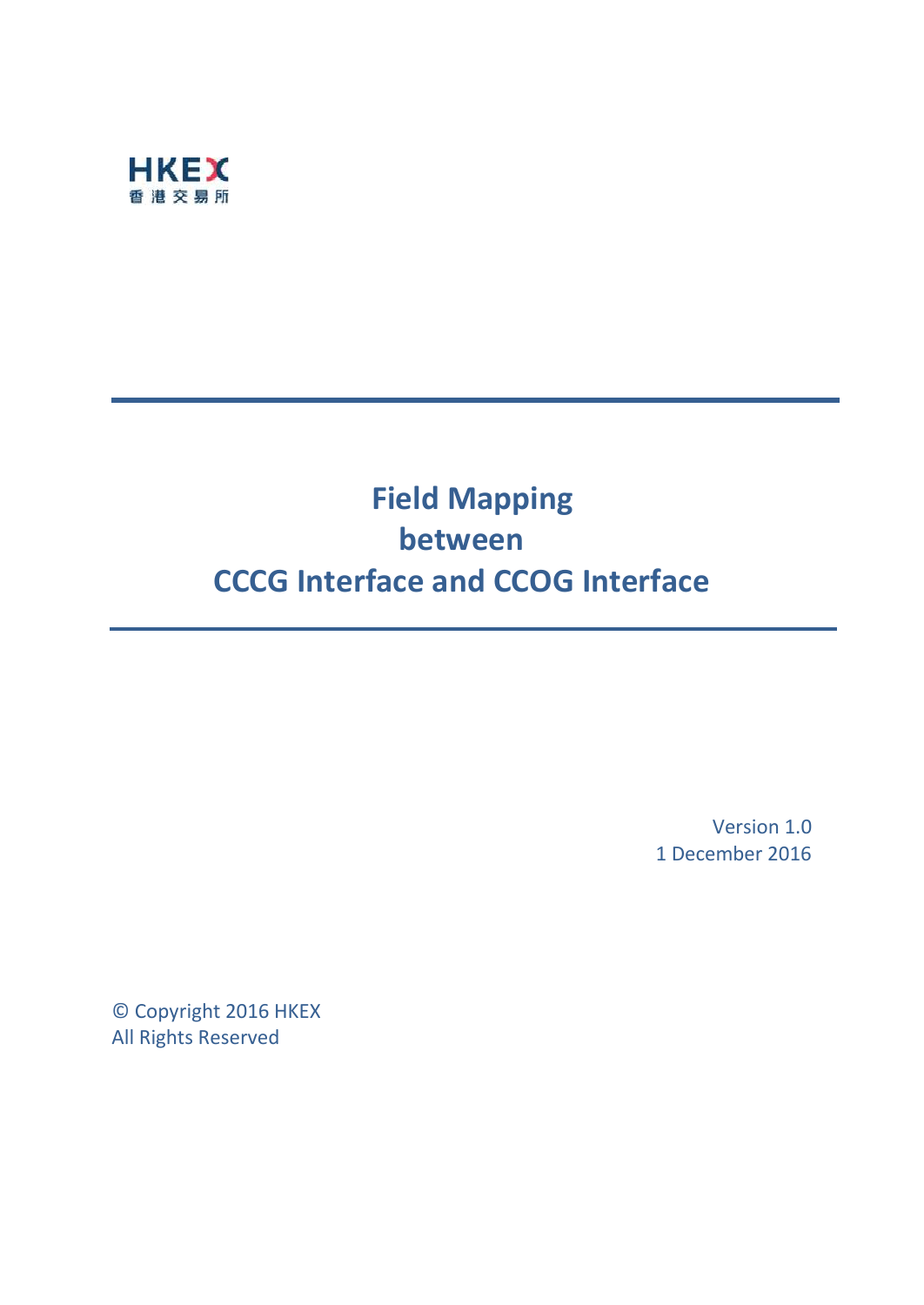

# **Table of Contents**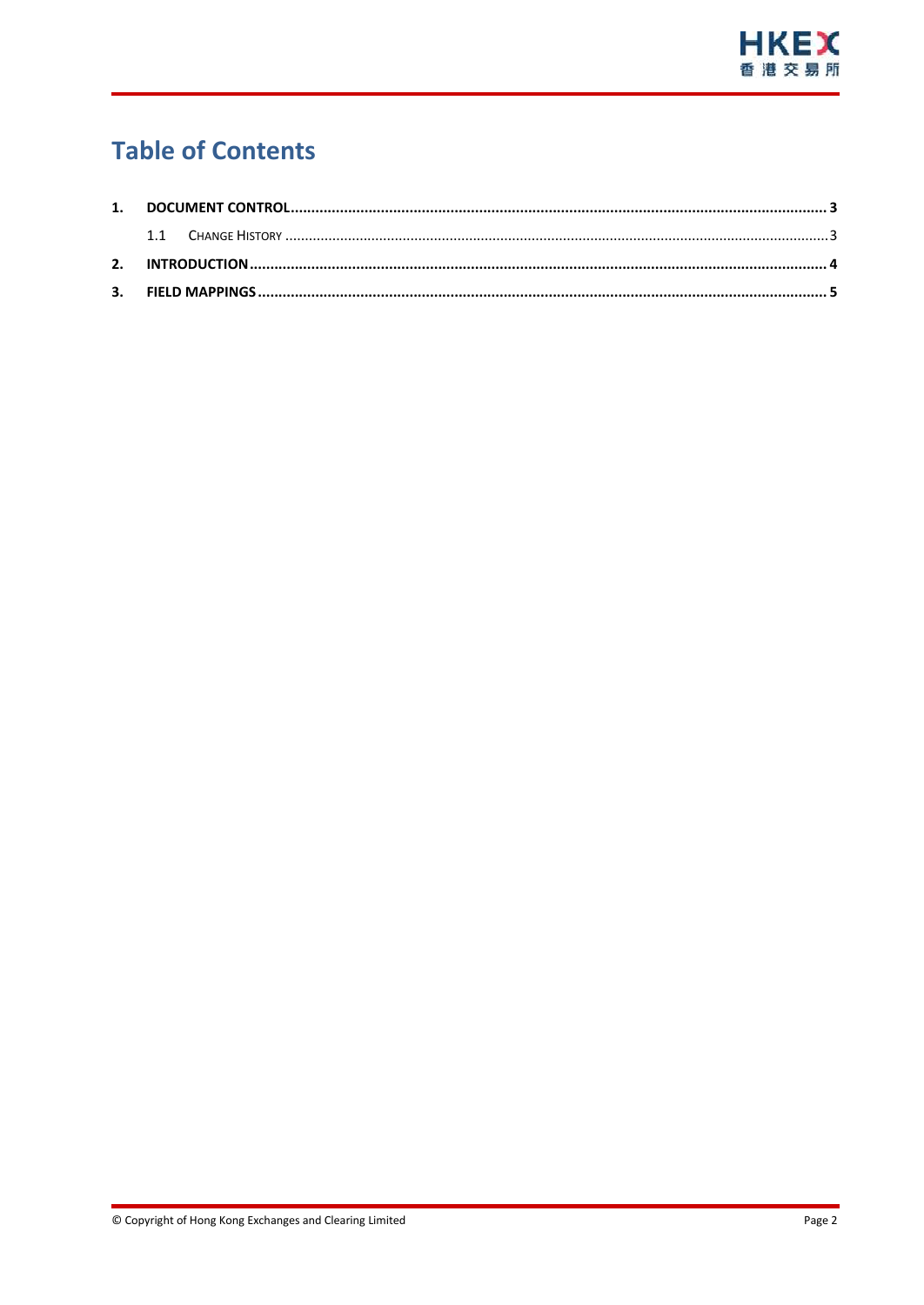

## <span id="page-2-0"></span>**1. Document Control**

#### <span id="page-2-1"></span>**1.1 Change History**

| <b>Version</b><br><b>Number</b> | <b>Issue Date</b> | <b>Section Number</b> | <b>Status</b>        |
|---------------------------------|-------------------|-----------------------|----------------------|
| 1.0                             | 1 December 2016   | All                   | <b>First Version</b> |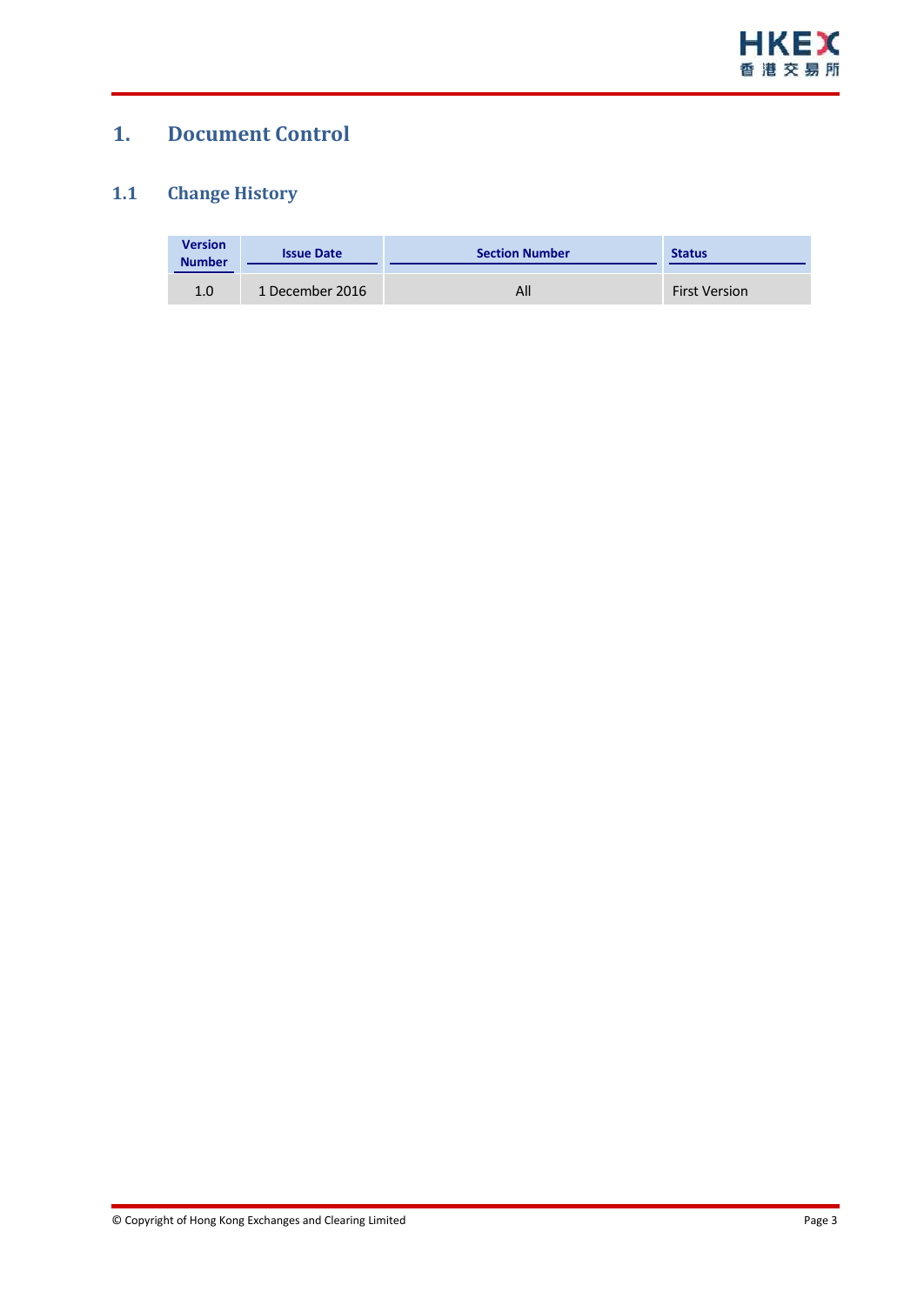

#### <span id="page-3-0"></span>**2. Introduction**

This document describes all mapping of fields and enumerations, between China Connect Central Gateway(CCCG) interface and China Connect Open Gateway(CCOG) interface.

\_\_\_\_\_\_\_\_\_\_\_\_\_\_\_\_\_\_\_\_\_\_\_\_\_\_\_\_\_\_\_\_\_\_\_\_\_\_\_\_\_\_\_\_\_\_\_\_\_\_\_\_\_\_\_\_\_\_\_\_\_\_\_\_\_\_\_\_\_\_\_\_\_\_\_\_\_\_\_\_\_\_\_\_\_\_\_\_\_\_\_\_\_\_\_\_\_\_\_

HKEX reserves the right to amend any details in this document at any time, without notice.

HKEX and/or its subsidiaries endeavour to ensure the accuracy and reliability of the information provided, but do not guarantee its accuracy and reliability and accept no liability (whether in tort or contract or otherwise) for any loss or damage arising from any inaccuracy or omission or from any decision, action or non-action based on or in reliance upon information contained in this document.

No part of this document may be copied, distributed, transmitted, transcribed, stored in a retrieval system, translated into any human or computer language, or disclosed to third parties without written permission from HKEX.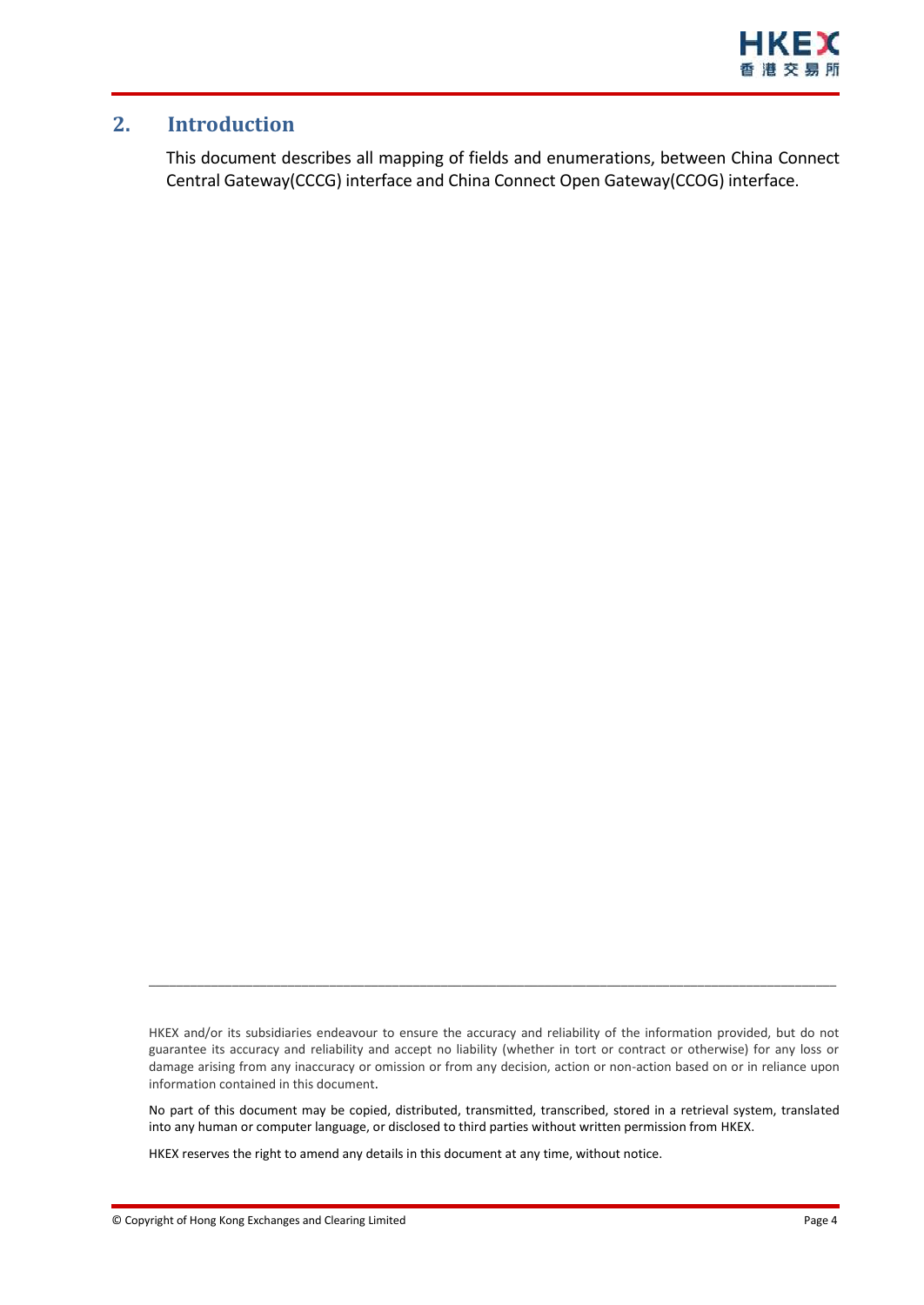## **3. Field Mappings**

<span id="page-4-0"></span>

|    | <b>Name</b>                  | <b>Description/Contents</b>                                  | <b>CCOG - BSS Open Message Tag</b> | <b>CCCG FIX</b><br><b>Tag / Enum Description</b>                                                                 | <b>CCCG Binary</b><br><b>Field &amp; Enum</b>             | <b>Remarks</b>                                                                           |
|----|------------------------------|--------------------------------------------------------------|------------------------------------|------------------------------------------------------------------------------------------------------------------|-----------------------------------------------------------|------------------------------------------------------------------------------------------|
| 1. | Board Lot<br>Indicator       | Indicates whether it's a Board Lot<br>order or Odd Lot order | 99450                              | $1093 =$ LotType                                                                                                 | Lot Type                                                  |                                                                                          |
| 2. | Broker<br>Comment            | Free Text to be returned in the<br><b>Execution Report</b>   | 1072/3072/4072                     | $58 = Text$                                                                                                      | Text                                                      |                                                                                          |
|    | Broker ID                    | <b>Broker Number</b>                                         | 99032                              | $448 =$ PartylD                                                                                                  |                                                           |                                                                                          |
| 3. |                              |                                                              |                                    | 447 = PartyIdSource<br>D = Proprietary/Custom Code<br>٠                                                          |                                                           |                                                                                          |
|    |                              |                                                              |                                    | 452 = PartyRole<br>$1 =$ Executing Firm<br>٠.                                                                    | Submitting Broker ID                                      |                                                                                          |
|    |                              |                                                              |                                    | 452 = PartyRole<br>17 = Contra Firm<br>$\blacksquare$                                                            | Counterparty Broker ID                                    | Used in:<br>Counter party Broker ID in<br>$\blacksquare$<br>Execution Report for a trade |
| 4. | <b>BS Order</b><br>Reference | Order reference number generated<br>by BSS                   | 4020                               | $11 = ClOrderID$                                                                                                 | Client Order ID                                           |                                                                                          |
|    | <b>BS User ID</b>            | Any value that will be echoed back<br>in the ER              | 99646                              | $448 =$ PartylD                                                                                                  | <b>Broker Location ID</b>                                 |                                                                                          |
| 5. |                              |                                                              |                                    | 447 = PartyIdSource<br>D = Proprietary/Custom Code<br>$\blacksquare$                                             |                                                           |                                                                                          |
|    |                              |                                                              |                                    | 452 = PartyRole<br>75 = Location ID<br>$\blacksquare$                                                            |                                                           |                                                                                          |
| 6. | Date                         | YYYYMMDD                                                     | 99791                              | $60$ = TransactTime                                                                                              | <b>Transact Time</b>                                      | YYYYMMDD-HH:MM:SS.sss in UTC                                                             |
| 7. | <b>Filled Quantity</b>       | Total traded quantity for an order                           | 99078                              | $14 =$ CumQty                                                                                                    | <b>Cumulative Quantity</b>                                |                                                                                          |
| 8. | Investor ID                  | Institutional Investor ID                                    | 99041                              | $448 =$ PartylD<br>447 = PartyIdSource<br>D = Proprietary/Custom Code<br>452 = PartyRole<br>5 = Investor ID<br>٠ | Investor ID                                               | Investor ID as assigned by CCASS for a<br>Special Segregated Account (SPSA)              |
| 9  | Message<br>Number            | Message Number indicating error<br>or warning                | 4076                               | Use one of the enumerations in the<br>following:                                                                 | Use one of the existing enumerations<br>in the following: |                                                                                          |
|    |                              |                                                              |                                    | 102 = CxlRejReason                                                                                               | Cancel Reject Code<br>٠                                   |                                                                                          |
|    |                              |                                                              |                                    | 103 = OrdRejReason                                                                                               | Order Reject Code                                         |                                                                                          |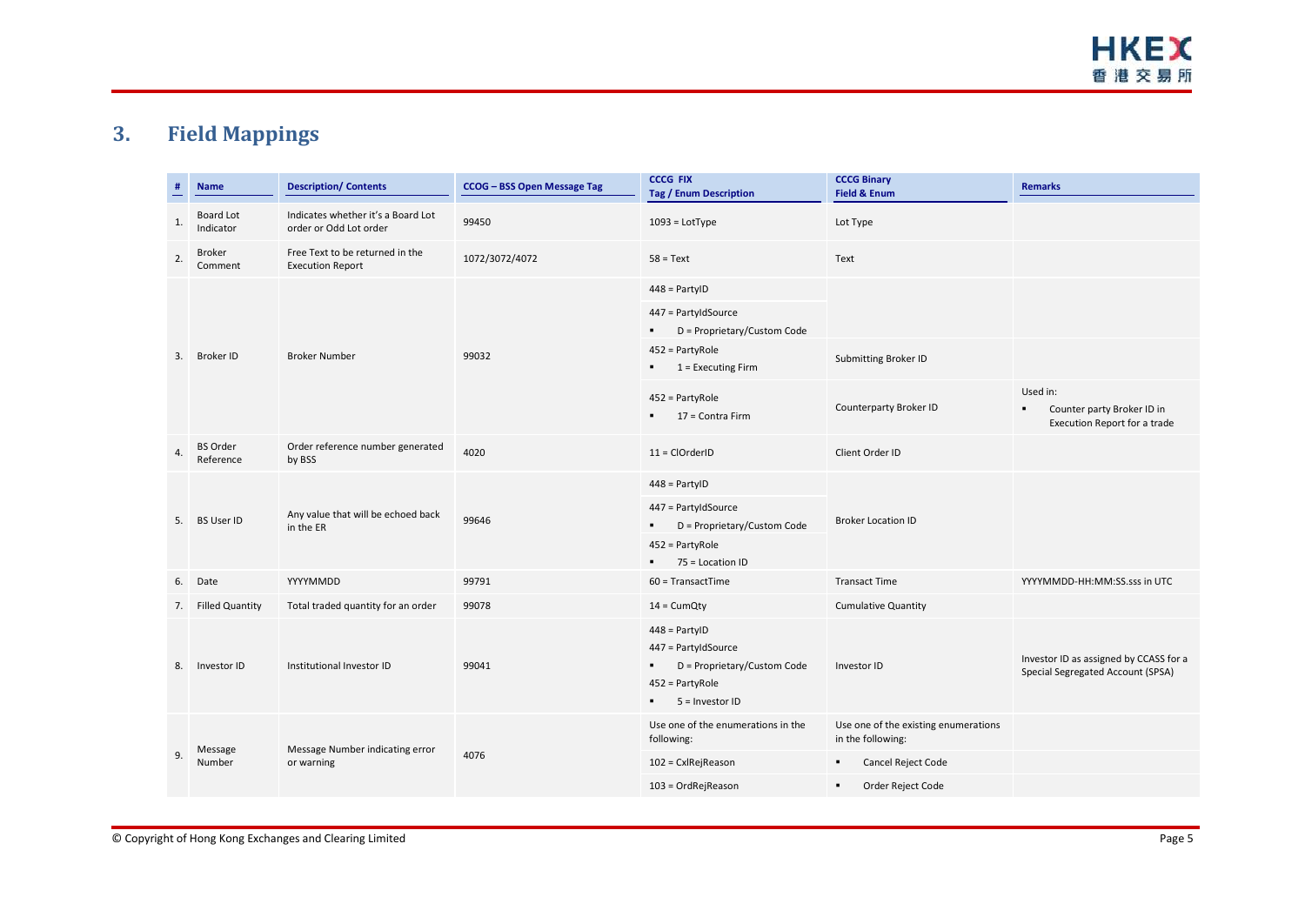

|     | <b>Name</b>                          | <b>Description/ Contents</b>            | CCOG - BSS Open Message Tag   | <b>CCCG FIX</b><br><b>Tag / Enum Description</b>                        | <b>CCCG Binary</b><br><b>Field &amp; Enum</b>                                | <b>Remarks</b>               |
|-----|--------------------------------------|-----------------------------------------|-------------------------------|-------------------------------------------------------------------------|------------------------------------------------------------------------------|------------------------------|
|     |                                      |                                         |                               | 380 = BusinessRejectReason                                              | <b>Business Reject Code</b><br>$\mathbf{r}$ .                                |                              |
|     | 10. Message Text                     | Carries error / warning message<br>text | 3076                          | $1328$ = RejectText                                                     | Reason                                                                       |                              |
|     | Number of Days                       |                                         |                               | $58 = Text$                                                             | Text                                                                         |                              |
|     | 11. to Password<br>Expiry            |                                         | 99864                         | Applicable only in 35=A message if<br>this message is sent by the CCCG. | Applicable only in Logon (5) message<br>if this message is sent by the CCCG. |                              |
|     | Order<br>12. Outstanding<br>Quantity | Leaves Quantity                         | 99569                         | $151 =$ LeavesQty                                                       | Leaves Quantity                                                              |                              |
|     | 13. Order Price                      | Order Price                             | 1032L                         | $44 =$ Price                                                            | Order Price                                                                  |                              |
|     | 14. Order Quantity                   | <b>Total Order Quantity</b>             | 3035A                         | $38 = OrderQty$                                                         | <b>Order Quantity</b>                                                        |                              |
| 15. | Order<br><b>Registered Date</b>      |                                         | 99794                         | $60$ = TransactTime                                                     | <b>Transact Time</b>                                                         | YYYYMMDD-HH:MM:SS.sss in UTC |
| 16. | Order<br><b>Registered Time</b>      |                                         | 99033                         | $60$ = TransactTime                                                     | <b>Transact Time</b>                                                         | YYYYMMDD-HH:MM:SS.sss in UTC |
| 17. | Order Sequence<br>Number             | Order ID                                | 0C20                          | $37 = OrderID$                                                          | Order ID                                                                     |                              |
|     | 18. Order Side                       | Side                                    | 99191                         | $54 = \text{Side}$                                                      | Side                                                                         |                              |
|     |                                      |                                         | $A = Ask$<br>$\blacksquare$   | $\blacksquare$<br>$2 =$ Sell                                            | $2 =$ Sell<br>$\mathbf{r}$ .                                                 |                              |
|     |                                      |                                         | $B = Bid$<br>$\blacksquare$   | $\blacksquare$<br>$1 = \text{Buy}$                                      | $\mathbf{r}$<br>$1 = \text{Buy}$                                             |                              |
|     | 19. Order Status                     | Current Status of the Order             | 99190                         | $39 = OrdStatus$                                                        | Order Status                                                                 |                              |
|     |                                      |                                         | O in UOI<br>٠                 | $0 = New$<br>$\blacksquare$                                             | $0 = New$                                                                    |                              |
|     |                                      |                                         | C in UOU<br>$\blacksquare$    | $4 =$ Cancelled<br>$\blacksquare$                                       | $4 =$ Cancelled                                                              |                              |
|     |                                      |                                         | O in UTU<br>$\blacksquare$    | $\blacksquare$<br>$1$ = Partially filled                                | $1$ = Partially filled<br>٠                                                  |                              |
|     |                                      |                                         | F in UTU<br>$\blacksquare$    | $2 =$ Filled<br>$\blacksquare$                                          | $2 =$ Filled<br>$\blacksquare$                                               |                              |
|     |                                      |                                         | X in UOR<br>$\blacksquare$    | $8 =$ Rejected<br>$\blacksquare$                                        | $8 =$ Rejected                                                               |                              |
|     |                                      |                                         | C in UOR<br>٠.                | $4 =$ Cancelled<br>$\blacksquare$                                       | $4 =$ Cancelled<br>٠                                                         |                              |
|     | 20. Order Type                       | Order Type                              | 99192                         |                                                                         |                                                                              |                              |
|     |                                      |                                         | $L = Limit$<br>$\blacksquare$ | $40 = OrdType$<br>$2 = Limit$                                           | Order Type<br>$2 = Limit$                                                    |                              |